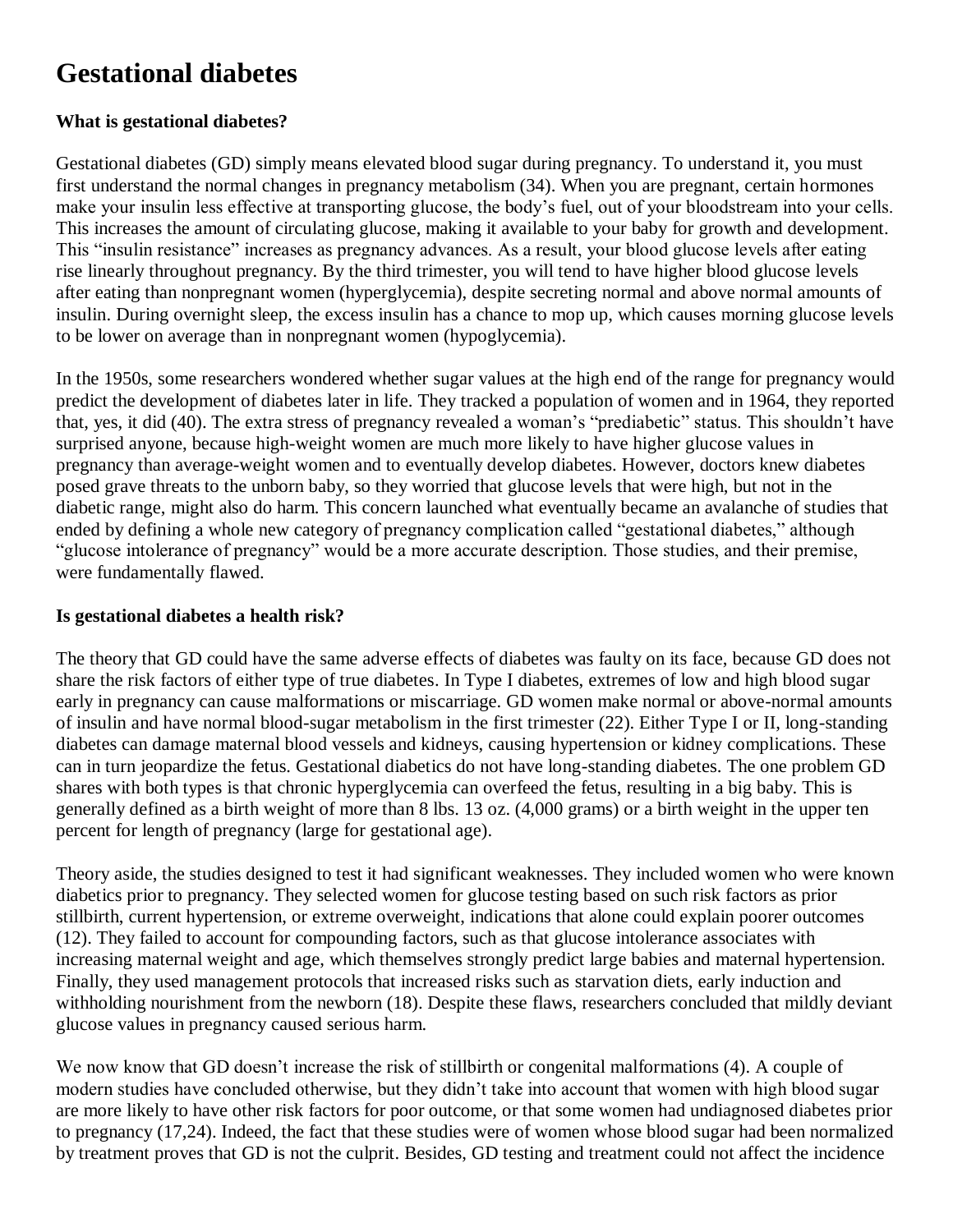of congenital malformations under any circumstances, because testing isn't done until the third trimester. By that time, the baby is long since fully formed.

We also know that maternal glucose level correlates poorly with birth weight. While GD somewhat increases the odds of having a baby weighing in the upper ten percent (16,36), most of this results from GD's association with other factors, in particular, maternal weight (10,13,21,28,43,57).

Other supposed risks of GD are preeclampsia, glucose intolerance in the child and childhood obesity. As before, GD is only found in company with these complications; it doesn't cause them. For example, studies show that blood glucose level plays little if any role in high-weight children compared with maternal weight before pregnancy (8,25). Also, as before, normalizing blood sugar fails to prevent these problems, which absolves GD (42,44-45,53).

All this being said, there is a needle in the haystack. About one in a thousand pregnant women tested will have sugar values in the range of true diabetes (2). These women may have been diabetic before pregnancy and not known it, or pregnancy may have been enough of a metabolic stress to tip them into diabetes. These women may benefit from being identified and treated.

# **How do practitioners test for gestational diabetes?**

Testing for GD is a two-stage process. The first step is a screening test, which is generally administered to all pregnant women. The screening test is usually given somewhere between week 24 and 28. For this test, you may be asked to drink a glucose solution and have a blood sample drawn an hour later, or you may simply be asked to give a blood sample. If your blood glucose value exceeds a threshold amount, you will be asked to return for an Oral Glucose Tolerance Test (OGTT). The various protocols disagree on the amount of glucose and the threshold value (29).

For the OGTT, you will be asked to come in after fasting overnight. Blood will be drawn, you will be given a glucose solution to drink, and blood will be drawn one, two and three hours later. The glucose solution may make you nauseous. As with the screening test, the recommended amount of glucose and the diagnostic thresholds vary from protocol to protocol (29). Some guidelines only stipulate a fasting glucose and a two hour value (29).

#### **What are the problems with gestational diabetes testing?**

A diagnostic test should be reproducible, meaning you get the same results when you repeat the test. Thresholds should be values at which complications either first appear or incidence greatly increases; and normal ranges should apply to the population being tested. The OGTT is none of the above.

Obstetricians adopted data from the original 1950s studies as the normative curve for all pregnant women, but they shouldn't have. For one thing, those researchers tested women without regard to length of gestation, whereas today, doctors typically test women at the beginning of the third trimester. Glucose values rise linearly throughout pregnancy, but no corrections have been made for this (15). For another, they studied a population that was sixty percent white and forty percent black. Hispanics, Native Americans and Asian women average higher blood sugars than black or white women (10,57). This means values for that 1950s population have been established as norms for all women, which in turn means that some women are being identified as diseased simply because of race.

The OGTT also isn't reliable. When pregnant women undergo two OGTTs a week or so apart, individual test results disagree twenty to twenty-five percent of the time (5,23). A person's blood sugar values after ingesting glucose (or food) vary widely depending on many factors. For this reason, the OGTT has been abandoned as a diagnostic test for true diabetes in favor of high fasting glucose values, which show much greater consistency,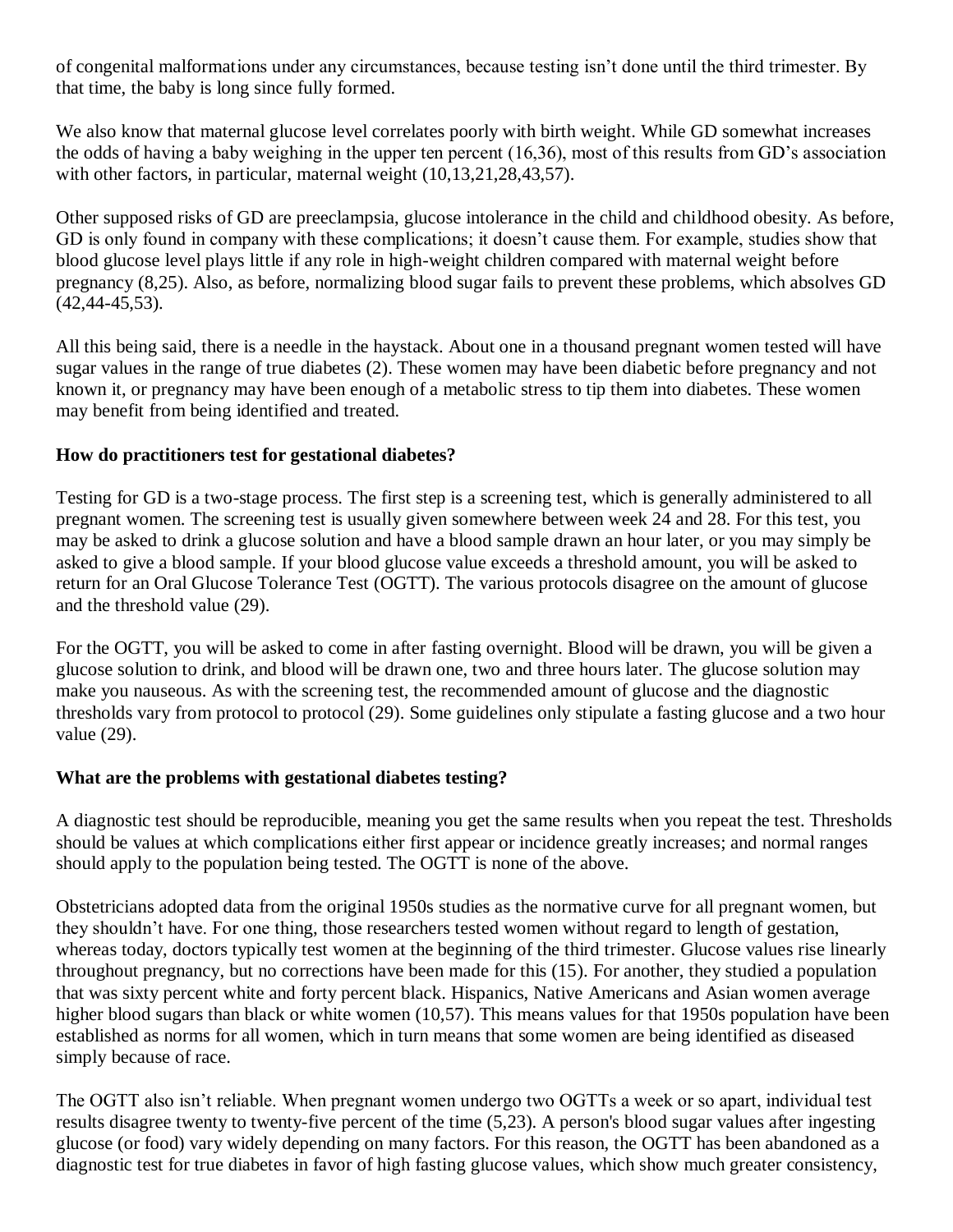or values after eating of 200 mg/dl or more, which are rare (46,52). Moreover, pregnancy compounds problems with reproducibility. Because glucose levels rise linearly throughout pregnancy, a woman could "pass" a test in gestational week 24 and "fail" it in week 28 (55). These same reproducibility problems hold true for the glucose screening test that precedes the OGTT  $(47,55)$ .

More importantly, no threshold has ever been demonstrated for onset or marked increase in fetal complications below levels diagnostic of true diabetes. The original researchers chose their cutoffs for convenience in followup, but all studies since have used their criteria or some modification thereof as a threshold for pathology in the current pregnancy. Numerous studies since have documented that birth weights and other outcomes fail to correlate with the 1950s or anybody else's thresholds. Today's researchers acknowledge that the risks of glucose intolerance almost certainly form a continuum and that screening and diagnostic thresholds are arbitrary (7,29- 30,48,51).

Several organizational bodies that have looked critically at the GD research have come out against GD testing. A Guide to Effective Care in Pregnancy and Childbirth, the bible of evidence-based care, relegates screening for gestational diabetes to "Forms of Care Unlikely to be Beneficial (12)." The American College of Obstetricians and Gynecologists says no data support the benefits of screening (1). The U.S. Preventative Services Task Force and the Canadian Task Force on the Periodic Health Examination both conclude that there is insufficient evidence to justify universal GD screening (4,11).

# **How is gestational diabetes treated?**

The main elements of GD treatment are:

- **Normalizing blood sugar:** The first step is a diet low in sugars and carbohydrates. Some diets also limit calories. If diet fails to control blood glucose levels, insulin injections are prescribed.
- **Monitoring blood sugar:** In most cases this will mean pricking your finger and testing your blood once, and more commonly, several times a day.

# **Many protocols include:**

- **Monitoring fetal well-being:** Many practitioners order repeated fetal surveillance tests beginning at or before the due date. The most common is the nonstress test, which looks at the fetal heart rate changes in response to fetal movements or Braxton-Hicks contractions (normal, nonlabor tightening of the uterus).
- **Ultrasound scan to estimate fetal weight**
- Planned delivery: This may be either induction of labor or elective cesarean section. Induction is often at, or sometimes before, the due date.
- **Monitoring newborn blood sugar:** Some protocols call for checking the baby's blood sugar, which involves a heel stick.

#### **What are the problems with gestational diabetes treatment?**

The two questions asked of any therapy are: "Is it safe?" and "Is it effective?" GD management is neither.

GD treatment per se has never been shown to have benefits. In fact, it is virtually untested. The first and only random assignment trial, the standard for determining care because this design eliminates many sources of bias and ensures similar groups, was published in 1997. It concluded that intensive treatment offered no advantages over advising women to eat healthy (16). Meanwhile, several studies have found that identification as a gestational diabetic in and of itself substantially increases the odds of cesarean section (3,19,38,50).

Individual components of GD protocols also fail the safety/effectiveness test: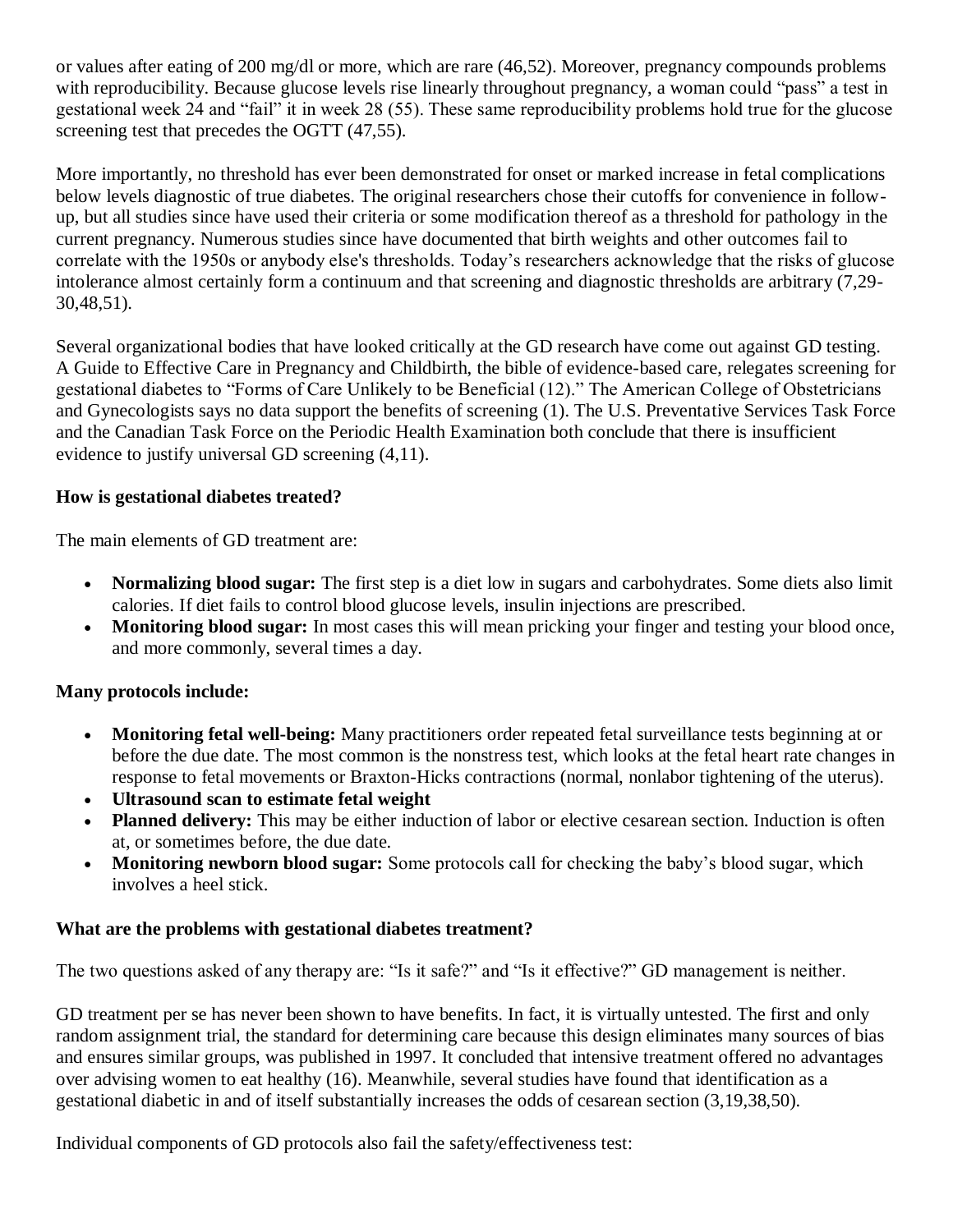**Diet or diet plus insulin therapy:** The standard GD diet is a healthy diet. However, while it reduces blood glucose to normal range in most women, it has little or no effect on birth weight (54). Many women, though, are prescribed limited calorie diets. Reducing calorie intake by more than one-third causes the body to switch to a starvation metabolism (ketosis) that produces byproducts known to be harmful to the baby (31). Limiting food intake can also lead to malnutrition (27). Aggressive insulin use can cause underweight babies and symptomatic episodes of low blood sugar (hypoglycemia) (3,32). A Guide to Effective Care in Pregnancy and Childbirth lists both diet treatment and diet plus insulin treatment under "Forms of Care Unlikely to be Beneficial (12)."

 **Tests of fetal well-being:** Of the four random assignment trials of nonstress testing, the most commonly used fetal surveillance test, none found any benefit for testing, although they were in populations of women at moderate to high risk (41). All tests of well-being have high false-positive rates, meaning the test says there is a problem when there isn't. This leads to unnecessary inductions and cesareans with all their attendant risks.

 **Fetal weight estimates:** Ultrasound predictions that the baby will weigh over 4,000 grams are wrong onethird to one-half of the time (6,9,14,20,33,56). As with fetal well-being tests, the belief that the baby is big leads to unnecessary inductions and cesareans. Two studies showed that when obstetricians believed, based on ultrasound, that women were carrying babies weighing over 4,000 grams, half had cesareans, versus less than one-third of women not thought to have babies this big, but who actually did (35,56).

 **Induction of labor or planned cesarean:** Many doctors induce labor in the belief it averts cesareans due to big babies. Some think induction or planned cesarean prevents shoulder dystocia (the head is born, but the shoulders hang up). Studies of induction and planned cesarean for suspected big baby show no benefits for either practice (6,9,14,20,33,49,56).

 **Monitoring newborn blood sugar:** The reasoning behind this is that if the mother has high blood-sugar levels, the baby will produce extra insulin. After birth, this excess insulin can cause low blood sugar. No studies have tested whether checking the blood sugar of a baby who shows no symptoms of low blood sugar has any value. However, test results can lead to the baby being given a bottle of sugar water or formula, which interferes with establishing breastfeeding, separation from the mother for observation in the nursery, or both.

Finally, treatment also fails to prevent increased incidence of preeclampsia, impaired glucose tolerance in children, and childhood overweight (42,44-45,53).

Another rationale given for diagnosing and treating gestational diabetics is identifying women at risk for developing Type II diabetes. However, predicting who is likely to develop diabetes can be done equally well on the basis of race, ethnicity, and weight.

Curiously, while several prominent GD researchers and experts acknowledge the lack of sound data supporting their recommendations, none have backed off (1,26,37,39). These experts devise GD guidelines for practicing doctors and midwives, most of whom have no idea how shaky the GD edifice is. Even those who doubt the value of screening all or most women for GD may have little choice if testing and treatment is the community standard of care.

#### **How does diagnosis as a gestational diabetic affect your pregnancy and birth?**

The standard GD diet is a good one; adequate calories, limit simple sugars, moderate fat intake, eat whole grains and plenty of fruits and vegetables and eat smaller meals more frequently. Also beneficial is the advice to engage in moderate, regular exercise. If that was all that happened, identification as a gestational diabetic would be a good thing. Some tracking of blood sugars to make sure they aren't drifting into the true diabetic range is probably also a good thing, as is identifying the one in a thousand women who has or will develop glucose values in that range. However, most women will find themselves caught up in frequent doctor visits, multiple daily blood tests, restrictive diets, possibly insulin injections, repeated fetal surveillance tests and a considerable chance of a labor induction or cesarean section.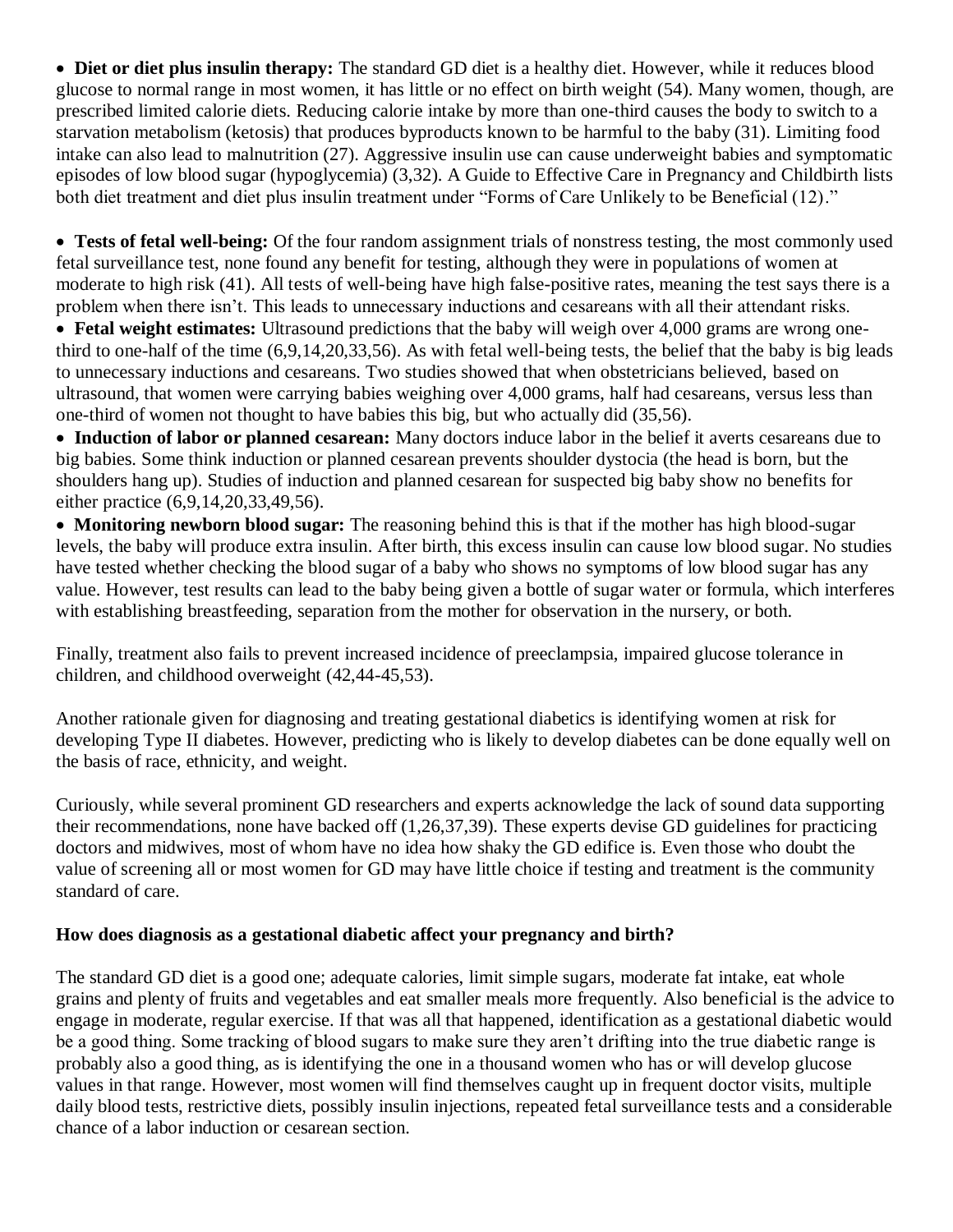#### **REFERENCES**

- 1. ACOG. Diabetes and pregnancy. Technical Bulletin No. 200, 1994.
- 2. Beischer NA, Wein P, and Sheedy MT. Studies of postnatal diabetes mellitus in women who had gestational diabetes. Part 1. Estimates of the prevalence of unrecognized prepregnancy diabetes mellitus. Aust N Z J Obstet Gynaecol 1997;37(4):412-9.
- 3. Buchanan TA et al. Use of fetal ultrasound to select metabolic therapy for pregnancies complicated by mild gestational diabetes. Diabetes Care 1994;17(4):275-283.
- 4. Canadian Task Force on the Periodic Health Examination. Periodic health examination, 1992 update: 1. Screening for gestational diabetes mellitus. Can Med Assoc J 1992;147(4):435-43.
- 5. Catalano PM et al. Reproducibility of the oral glucose tolerance test in pregnant women. Am J Obstet Gynecol 1993;169(4):874-881.
- 6. Combs CA, Singh NB, and Khoury JC. Elective induction versus spontaneous labor after sonographic diagnosis of fetal macrosomia. Obstet Gynecol 1993;81(4):492-6.
- 7. Coustan DR and Carpenter MW. The diagnosis of gestational diabetes. Diabetes Care 1998;21 (Suppl 2):B5-8.
- 8. Dang K, Homko C, and Reece EA. Factors associated with fetal macrosomia in offspring of gestational diabetic women. J Matern Fetal Med 2000;9(2):114-7.
- 9. Delpapa EH and Mueller-Heubach E. Pregnancy outcome following ultrasound diagnosis of macrosomia. Obstet Gynecol 1991;78(3):340- 3.
- 10. Dye TD et al. Physical activity, obesity, and diabetes in pregnancy. Am J Epidemiol 1997;146(11):961-5.
- 11. Ecker JL, Mascola MA, and Riley LE. Gestational diabetes. N Engl J Med 2000;342(12):896-7.
- 12. Enkin M et al. A Guide to Effective Care in Pregnancy and Childbirth, 3rd ed. Oxford: Oxford University Press, 2000.
- 13. Farmer G et al. The influence of maternal glucose metabolism on fetal growth, development and morbidity in 917 singleton pregnancies in nondiabetic women. Diabetologia 1988;31:134-141.
- 14. Friesen CD, Miller AM, and Rayburn WF. Influence of spontaneous or induced labor on delivering the macrosomic fetus. Am J Perinatol 1995;12(1):63-6.
- 15. Forest JM et al. Reference values for the oral glucose tolerance test at each trimester of pregnancy. Amer J Clin Pathol 1983:80:828-31.
- 16. Garner P et al. A randomized controlled trial of strict glycemic control and tertiary level obstetric care versus routine obstetric care in the management of gestational diabetes: a pilot study. Am J Obstet Gyncol 1997;177(1):190-5.
- 17. Girz BA, Divon MY, and Merkatz IR. Sudden fetal death in women with well-controlled, intensively monitored gestational diabetes. J Perinatol 1992;12(3):229-33.
- 18. Goer H. Gestational diabetes. International Journal of Childbirth Education. 1991;6(4):1991.
- 19. Goldman M et al. Obstetric complications with GDM. Effects of maternal weight. Diabetes 1991;40(Suppl 2):79-82.
- 20. Gonen O et al. Induction of labor versus expectant management in macrosomia: a randomized study. Obstet Gynecol 1997;89(6):913-7.
- 21. Green JR et al. Influence of maternal body habitus and glucose tolerance on birth weight. Obstet Gynecol 1991;78(2):235-240.
- 22. Hadden D. Approaches to screening. In Carbohydrate Metabolism in Pregnancy and the Newborn. Stowers JB and Sutherland HW, eds. Edinburgh: Churchill Livingstone, 1984.
- 23. Harlass FE, Brady K, Read JA. Reproducibility of the oral glucose tolerance test in pregnancy. Am J Obstet Gynecol 1991;164(2):564-568.
- 24. Hawthorne G, Snodgrass A, Tunbridge M. Outcome of diabetic pregnancy and glucose intolerance in pregnancy: an audit of fetal loss in Newcastle General Hospital 1977-1990. Diabetes Res Clin Pract 1994;25(3):183-90.
- 25. Hiramatsu Y et al. Heavy-for-date infants: their backgrounds and relationship with gestational diabetes. J Obstet Gynaecol Res 2000 26(3):193-8.
- 26. Hoffman L et al. Gestational diabetes mellitus—management guidelines. The Australasian Diabetes in Pregnancy Society. Med J Aust 1998;169(2):93-7.
- 27. Jovanovic L. American Diabetes Association's Fourth International Workshop-Conference on Gestational Diabetes Mellitus: summary and discussion. Diabetes Care 1998;21(Suppl 2):B131-7.
- 28. Keen H. Gestational diabetes. Can epidemiology help? Diabetes 1991;40(Suppl 2):3-7.
- 29. Khandelwal M, Homko C, and Reece EA. Gestational diabetes mellitus: controversies and current opinions. Curr Opin Obstet Gynecol 1999;11(2):157-65.
- 30. Kjos SL and Buchanan TA. Gestational diabetes mellitus. N Engl J Med 1999;341(23):1749-56.
- 31. Knopp RH et al. Metabolic effects of hypocaloric diets in management of gestational diabetes. Diabetes 1991;40(Suppl 2):165-171.
- 32. Langer O et al. Intensified versus conventional management of gestational diabetes. Am J Obstet Gynecol 1994;170(4):1036-1047.
- 33. Larsen JS, Pedersen OD, and Ipsen L. Induction of labor when a large fetus is suspected. Ugeskr Laeger 1991;153(3):181-3.
- 34. Lesser KB and Carpenter MW. Metabolic changes associated with normal pregnancy and pregnancy complicated by diabetes mellitus. Seminars Perinatol 1994;18(5):399-406.
- 35. Levine AB et al. Sonographic diagnosis of the large for gestational age fetus at term: does it make a difference? Obstet Gynecol 1992;79(1):55-8.
- 36. Li DFH et al. Is treatment needed for mild impairment of glucose intolerance in pregnancy? A randomized controlled trial. Br J Obstet Gynaecol 1987;94:851-4.
- 37. Metzger BE and Coustan DR. Summary and recommendations of the Fourth International Workshop-Conference on Gestational Diabetes Mellitus. The Organizing Committee. Diabetes Care 1998;21(Suppl 2):B161-7.
- 38. Naylor CD et al. Cesarean delivery in relation to birth weight and gestational glucose tolerance: pathophysiology or practice style? JAMA 1996;275(15):1165-70.
- 39. Okun N, Verma A, and Demianczuk N. Gestational diabetes mellitus. Unresolved issues and future research directions. Can Fam Physician 1997;43(1):88-93.
- 40. O'Sullivan JB and Mahan CM. Criteria for the oral glucose tolerance test in pregnancy. Diabetes 1964;13(4):278-285.
- 41. Pattison N and McCowan l. Cardiotocography for antepartum fetal assessment (Cochrane Review). In: The Cochrane Library, Issue 4, 2000. Oxford: Update Software.
- 42. Persson B and Hanson U. Neonatal morbidities in gestational diabetes mellitus. Diabetes Care 1998;21(Suppl 2):B79-84.